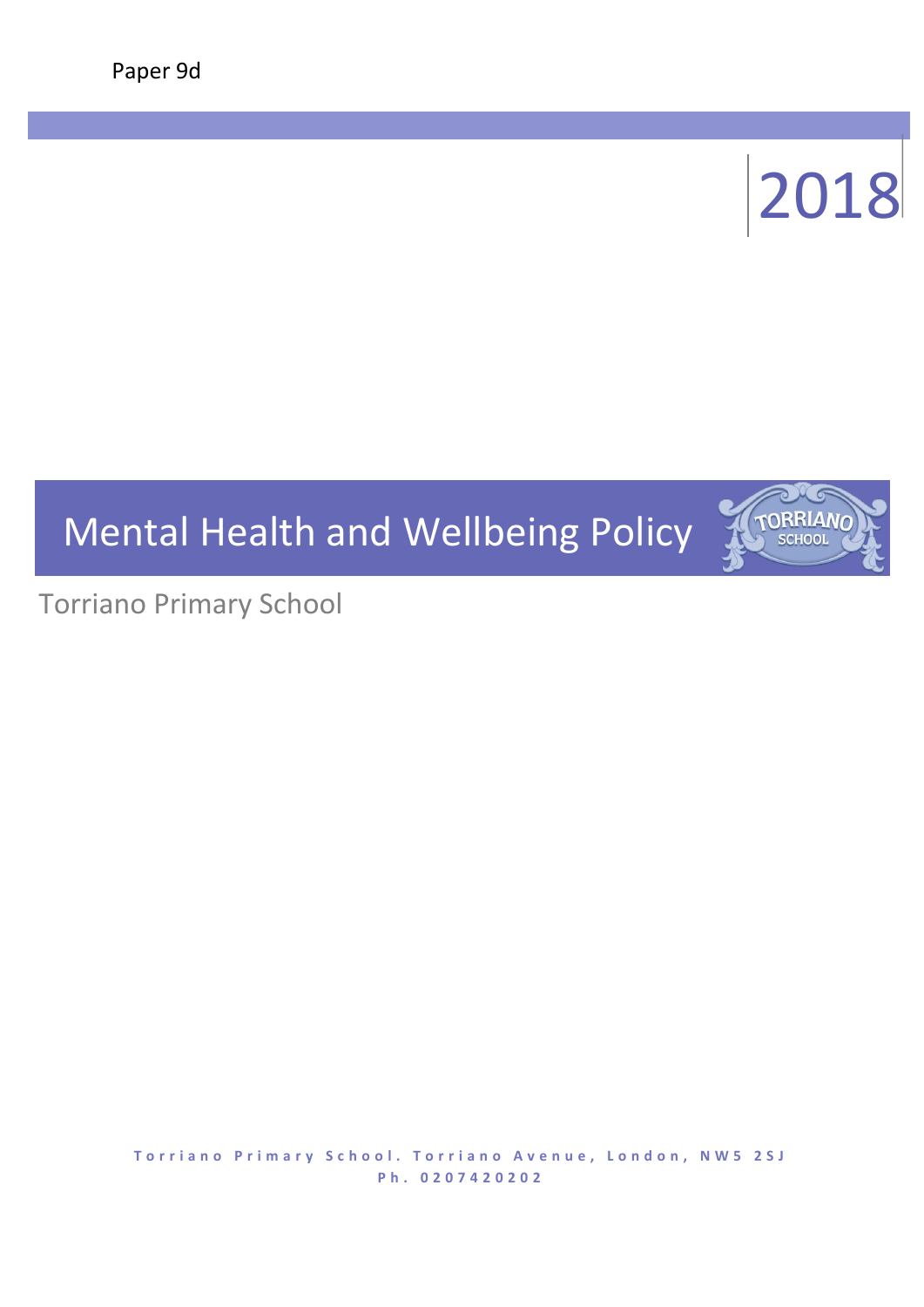#### **Camden Mental Health and Wellbeing Policy Torriano Primary School February 2018**



This policy was agreed by Governors on \_\_\_\_\_\_\_\_\_\_\_\_ and it will be reviewed in \_\_\_\_\_\_\_

Named mental health lead: Michelle Rae

Named governor with lead on mental health: Luca Salice

# **1. Why mental health and wellbeing is important**

At our school, we aim to promote positive mental health and wellbeing for our whole school community; pupils, staff, parents and carers, and recognise how important mental health and emotional wellbeing is to our lives in just the same way as physical health. We recognise that children's mental health is a crucial factor in their overall wellbeing and can affect their learning and achievement. All children go through ups and downs through their school career/life and some face significant life events. About 1 in 10 children aged 5 to 16 have a diagnosable mental health need and these can have an enormous impact on their quality of life, relationships and academic achievement. In many cases it is life-limiting.

The Department for Education (DfE) recognises that: "in order to help their pupils succeed; schools have a role to play in supporting them to be resilient and mentally healthy". Schools can be a place for children and young people to experience a nurturing and supportive environment that has the potential to develop self-esteem and give positive experiences for overcoming adversity and building resilience. For some, school will be a place of respite from difficult home lives and offer positive role models and relationships, which are critical in promoting pupils wellbeing and can help engender a sense of belonging and community.

Our role in school is to ensure that they are able to manage times of change and stress, be resilient, are supported to reach their potential and access help when they need it. We also have a role to ensure that pupils learn about what they can do to maintain positive mental health, what affects their mental health, how they can help reduce the stigma surrounding mental health issues and where they can go if they need help and support.

Our aim is to help develop the protective factors which build resilience to mental health problems and be a school where

- All pupils are valued
- Pupils have a sense of belonging and feel safe
- Pupils feel able to talk openly with trusted adults about their problems without feeling any stigma
- Positive mental health is promoted and valued
- Bullying is not tolerated

In addition to children's wellbeing, we recognise the importance of promoting staff mental health and wellbeing.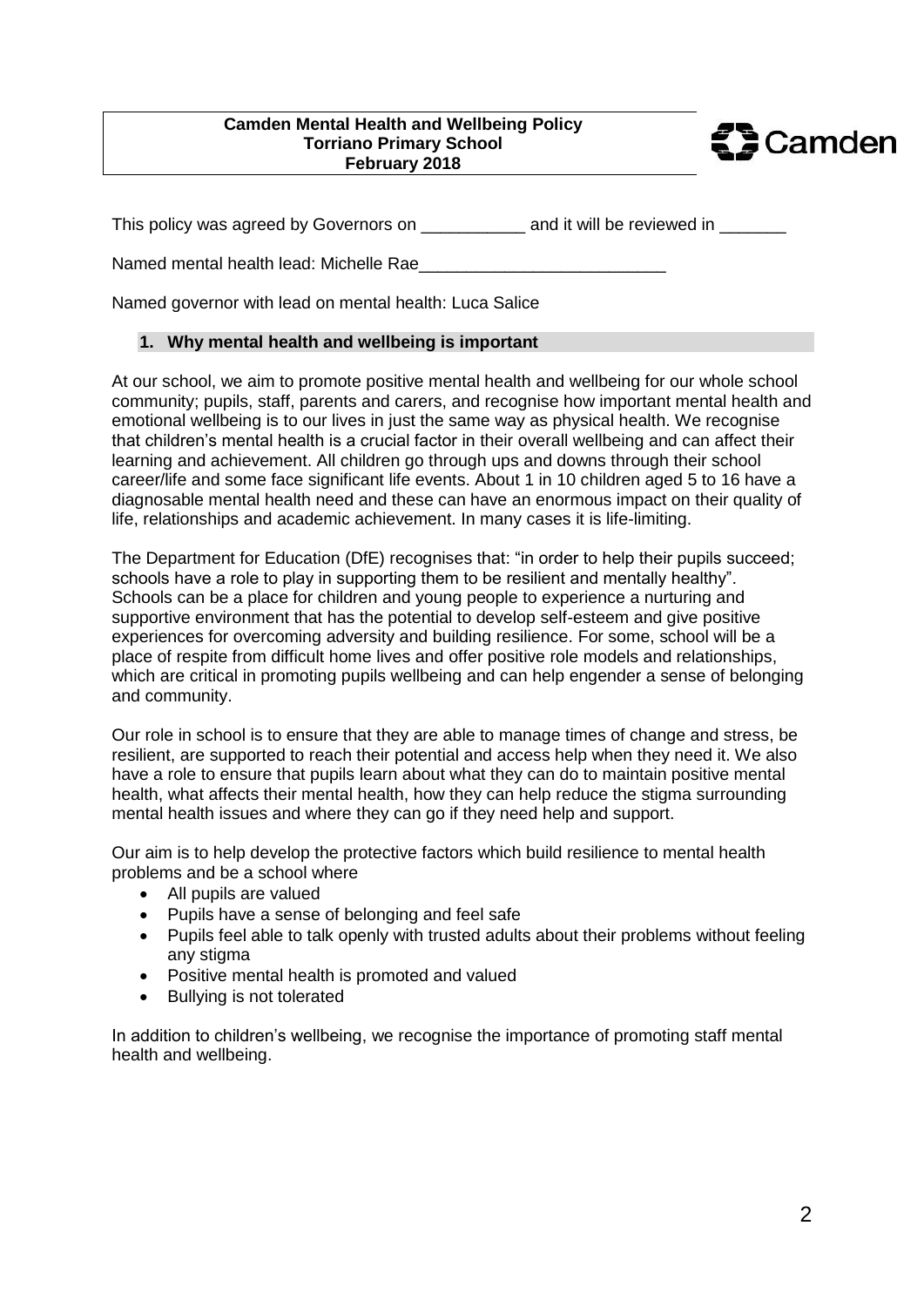# **2. Purpose of the policy**

This policy sets out

- How we promote positive mental health
- How we prevent mental health problems
- How we identify and support pupils with mental health needs
- How we train and support all staff to understand mental health issues and spot early warning signs to help prevent mental health problems getting worse and support pupils
- Key information about some common mental health problems
- Where parents, staff and pupils can get advice and support

# **3. Definition of mental health and wellbeing**

We use the World Health Organisation's definition of mental health and wellbeing *" a state of well-being in which every individual realises his or her own potential, can cope with the normal stresses of life, can work productively and fruitfully, and is able to make a contribution to her or his community".*

Mental health and wellbeing is not just the absence of mental health problems. We want all children/young people to

- feel confident in themselves
- be able to express a range of emotions appropriately
- be able to make and maintain positive relationships with others
- cope with the stresses of everyday life
- manage times of stress and be able to deal with change
- learn and achieve

#### **4. How the policy was developed and who was consulted**

The development of this policy was led by our Mental Health lead and SENDCO in consultation with pupils, staff, parents and carers, the school nurse and local mental health professionals (Child and Adolescent Mental Health Service (CAMHS) and Educational Psychologists. We used the Camden example policy as the basis of our policy.

We organised opportunities for stakeholders to provide their views:

- Through Joint Practice Development, children were given the opportunity to trial and comment upon mental health support and provision.
- Parents and carers were invited to provide their views on mental health provision and support through surveys and parent information sessions
- Staff discussed the draft policy with key staff

In developing this policy we have taken account of

- Children and Young People's mental health: state of the nation 2016
- Education, Education, Education, Mental health 2016 (secondary)
- Promoting children and young people's emotional health and wellbeing Public Health England 2015
- Preparing to teach about mental health PSHE Association 2015
- Mental Health and Behaviour in schools DfE 2014
- Supporting pupils with medical conditions DfE 2014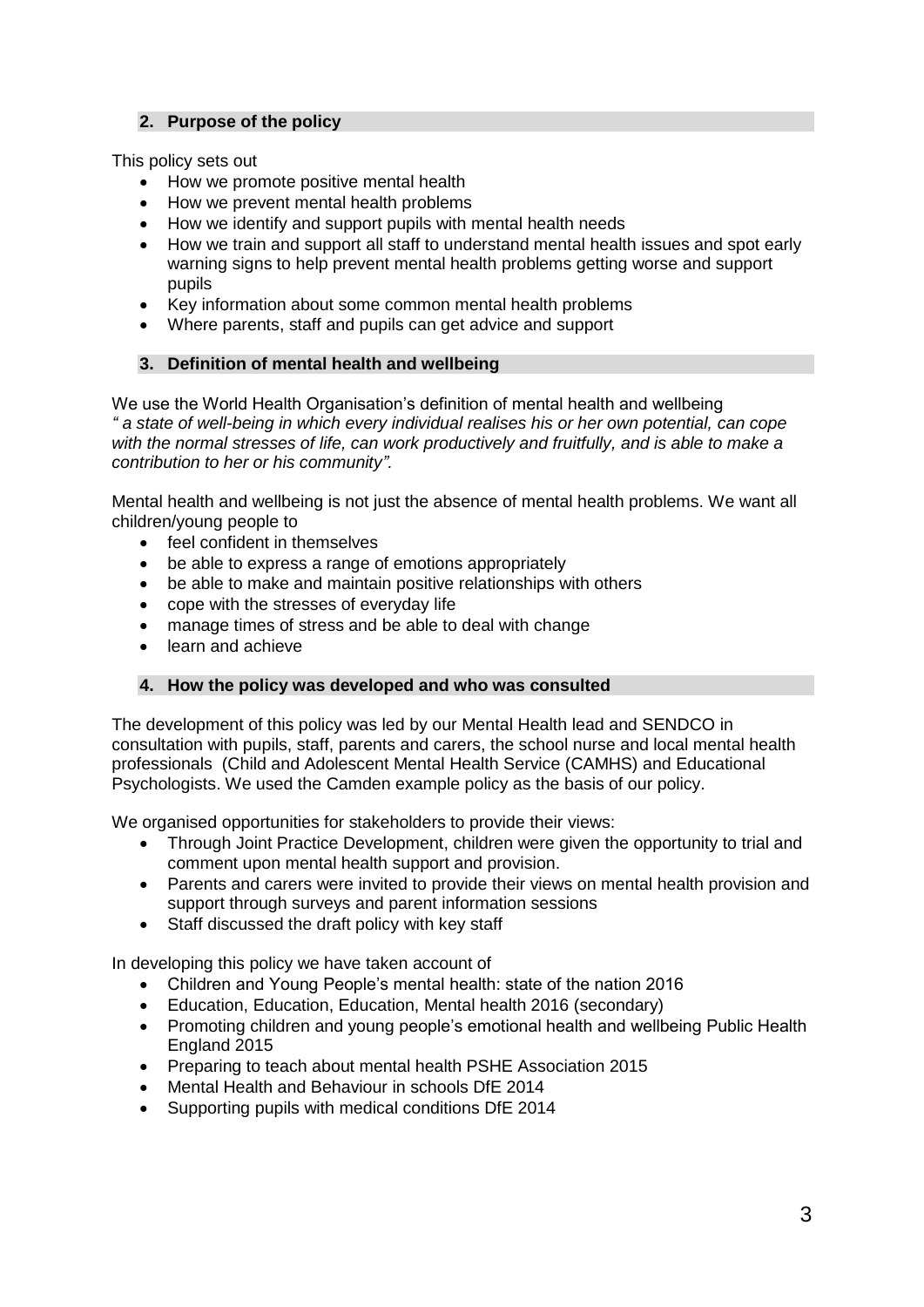## **5. Links to other policies**

This policy links to our policies on safeguarding, supporting pupils with medical conditions, anti-bullying, PSHE and SEND strategy. It also links to our SEN Information Report. Links with the behaviour policy are especially important because behaviour, whether it is disruptive, withdrawn, anxious, depressed or otherwise, may be related to an unmet mental health need.

# **6. A whole school approach to promoting positive mental health**

We take a whole school approach to promoting positive mental health that aims to help pupils become more resilient, be happy and successful and prevent problems before they arise.

This encompasses 7 aspects

- 1. Creating an ethos, policies and behaviours that support mental health and resilience that everyone understands
- 2. Helping pupils to develop social relationships, support each other and seek help when they need to
- 3. Helping pupils to be resilient learners
- 4. Teaching pupils social and emotional skills and an awareness of mental health
- 5. Early identification of pupils who have mental health needs and planning support to meet their needs, including working with specialist services
- 6. Effectively working with parents and carers
- 7. Supporting and training staff to develop their skills and resilience

We also recognise the role that stigma can play in preventing understanding and awareness of mental health issues and aim to create an open and positive culture that encourages discussion and understanding of mental health issues.

#### 7. **Staff-their roles and responsibilities, including those with specific responsibility**

We believe that all staff have a responsibility to promote positive mental health, and to understand about protective and risk factors for mental health. Some children will require additional help and all staff should have the skills to look out for any early warning signs of mental health problems and ensure that pupils with mental health needs get early intervention and the support they need.

All staff understand about possible risk factors that might make some children more likely to experience problems; such a physical long-term illness, having a parent who has a mental health problem,, death and loss, including loss of friendships, family breakdown and bullying. They also understand the factors that protect children from adversity, such as self-esteem, communication and problem-solving skills, a sense of worth and belonging and emotional literacy *(see appendix 1 on risk and protective factors).*

Mental Health Lead *(Michelle Rae)*

- Leads on and works with other staff to coordinate whole school activities to promote positive mental health
- Provides advice and support to staff and organises training and updates
- Keeps staff up to date with information about what support is available
- Liaises with the PSHE Coordinator on teaching about mental health
- Is the first point of contact and communicates with mental health services
- Leads on and makes referrals to services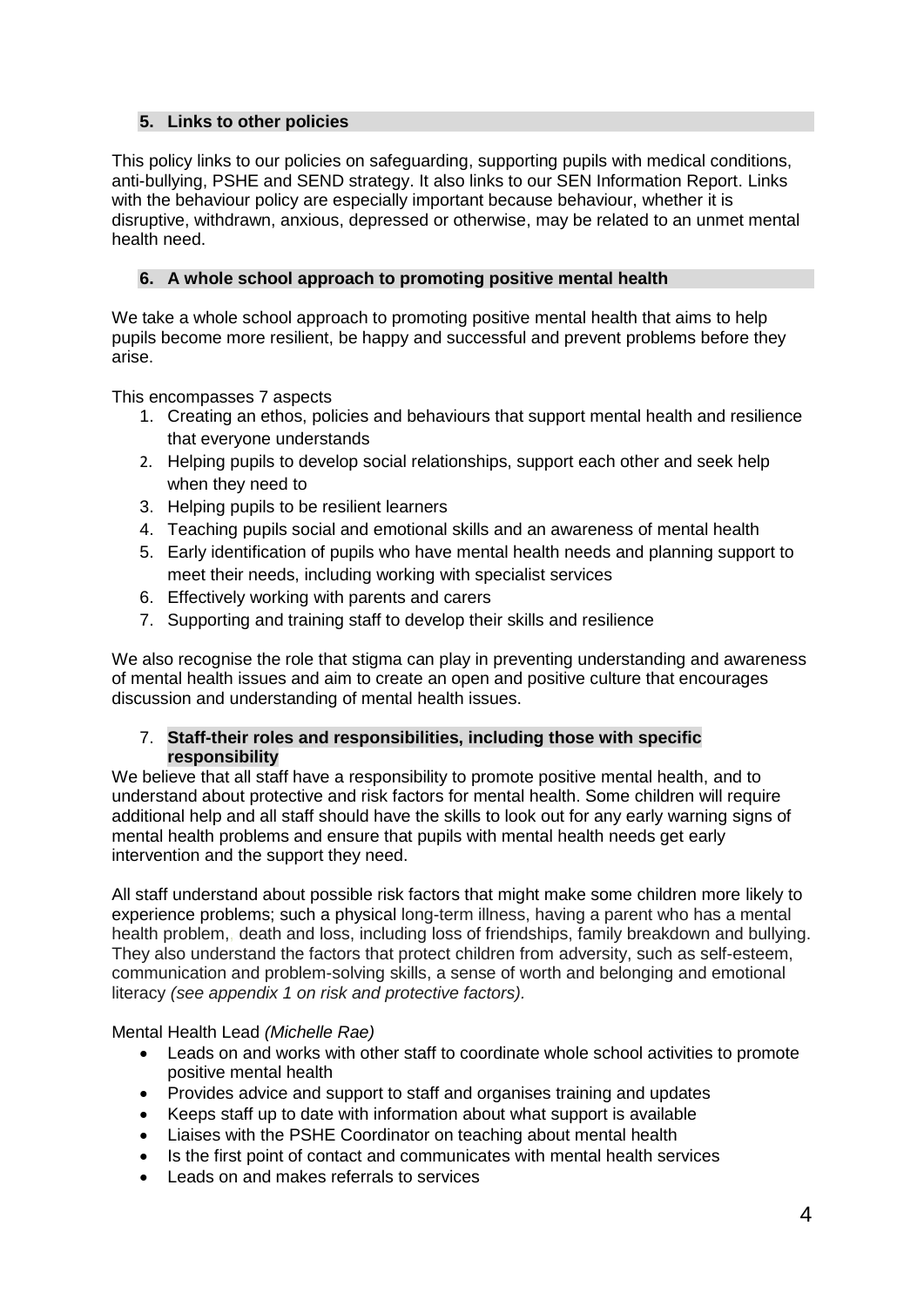We recognise that many behaviours and emotional problems can be supported within the school environment, or with advice from external professionals. Some children will need more intensive support at times, and there are a range of mental health professionals and organisations that provide support to pupils with mental health needs and their families. Support includes:

- Phase Leaders
- Safeguarding/Child Protection Lead
- Support staff to manage mental health needs of pupils
- Inclusion Leader/SENDCO, Michelle Rae, helps staff understand their responsibilities to children with special educational needs and disabilities (SEND), including pupils whose mental health problems mean they need special educational provision.
- Community & Leadership Support, Maria Lewis, signposts families to relevant support networks
- School nurse who provides support to children and families where requested
- Pastoral Care Leader, Catriona Hale, provides 1:1 support for pupils who are referred and offers parent sessions
- Clinical Psychologist, Ferdousi Chowdhury, from Camden's CAMHS provides 1:1 therapy and group work to pupils who are referred and support staff to manage mental health needs of pupils-support can be offered in school or at an external agency
- Educational Psychologist, Dr Sarah Cryer, supports referred children/families and provides staff training.

#### 8. **Supporting pupils' positive mental heath**

We believe we have a key role in promoting pupils positive mental health and helping to prevent mental health problems. Our school has developed a range of strategies and approaches including;

#### *Pupil-led activities*

- Campaigns and assemblies to raise awareness of mental health
- Mindfulness
- Playground Squad

#### *Transition programmes*

- Transition Programme to secondary schools which includes all Year 6 pupils having a staff mentor to support a smooth transition to secondary school
- Transition programmes between key stages at all levels to reduce anxiety and promote smooth transitions.
- Additional transition activities for vulnerable children or children with SEND.

#### *Class activities*

- Class Charters
- Rights Respecting ethos throughout the school
- Mindfulness sessions for pupils
- ReflectEd tasks
- PSHE sessions in class
- **•** Take Ten mindfulness resources

#### *Whole school*

- Mental Health Parent Information Sessions
- Pastoral Care support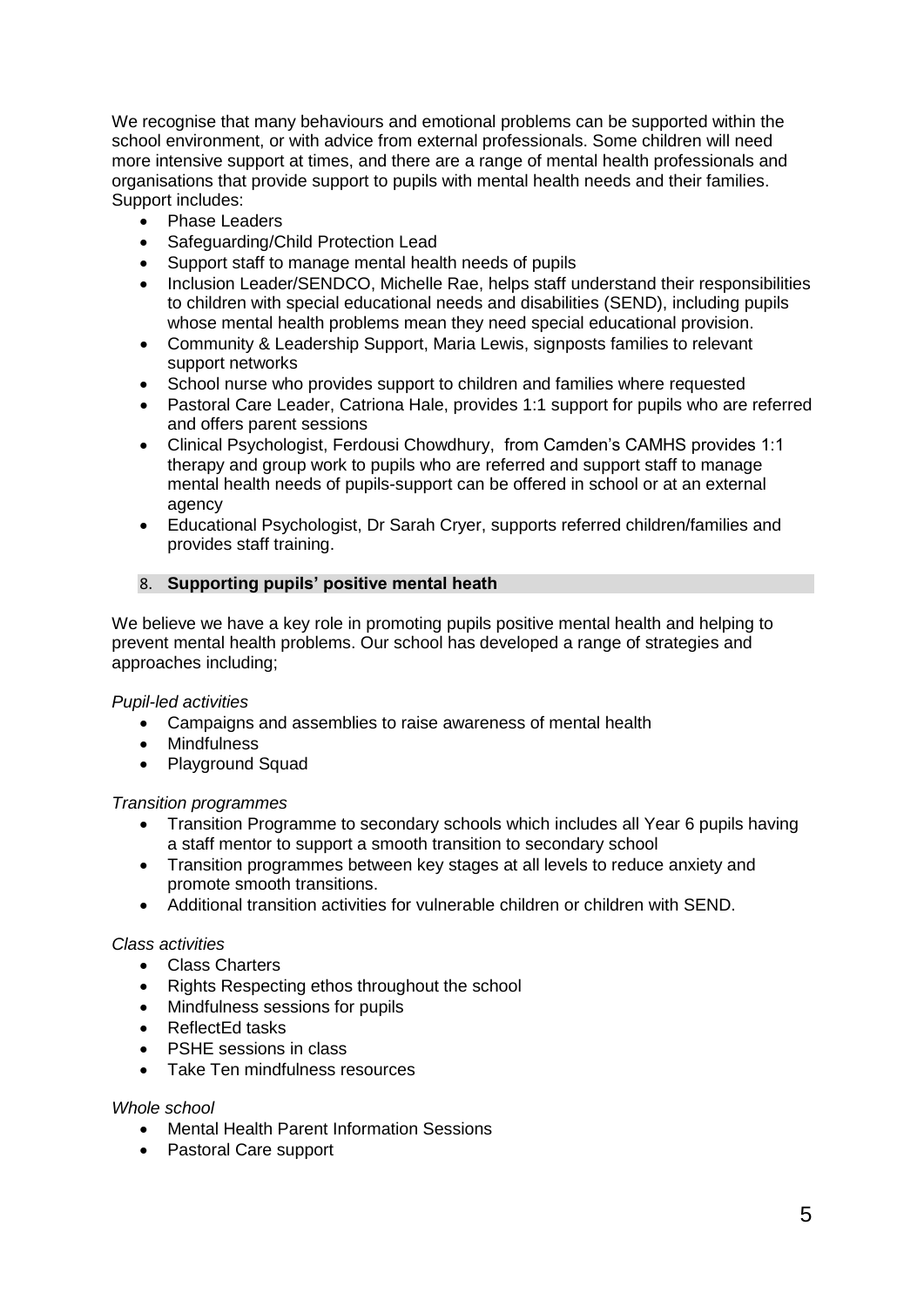Displays and information around the school about positive mental health and where to go for help and support both within the school and outside the school

# *Small group activities*

- Bright Minds, Bright Moods
- Blob Tree activates
- Take Ten
- Art Space
- Yoga

We also take opportunities to investigate new evidence-based approaches eg Take Ten

#### *Teaching about mental health and emotional wellbeing*

Through PSHE we teach the knowledge and social and emotional skills that will help pupils to be more resilient, understand about mental health and help reduce the stigma of mental health problems.

#### **Primary pupils learn**

Key Stage 1

- To recognise, name and describe feelings including good and not so good feelings
- Simple strategies for managing feelings
- How their behaviour affects other people
- About empathy and understanding other people's feelings
- To cooperate and problem solve
- To motivate themselves and persevere
- How to calm down
- About change and loss and the associated feelings (including moving home, losing toys, pets or friends)
- Who to go to if they are worried
- About different types of teasing and bullying, that these are wrong and unacceptable
- How to resist teasing or bullying, if they experience or witness it, whom to go to and how to get help

Key Stage 2

- What positively and negatively affects their mental and emotional health (including the media)
- Positive and healthy coping strategies
- About good and not so good feelings
- To describe the range and intensity of their feelings to others
- To recognise and respond appropriately to a wide range of feelings in others
- To recognise that they may experience conflicting emotions and when they might need to listen to their emotions or overcome them
- About resilience
- How to motivate themselves and bounce back if they fail at something
- How to empathise and be supportive of others
- About change, including transitions (between Key Stages and schools), loss, separation, divorce and bereavement
- About the consequences of discrimination, teasing, bullying and aggressive behaviours (including online bullying, prejudice-based language), how to respond and ask for help
- About the importance of talking to someone and how to get help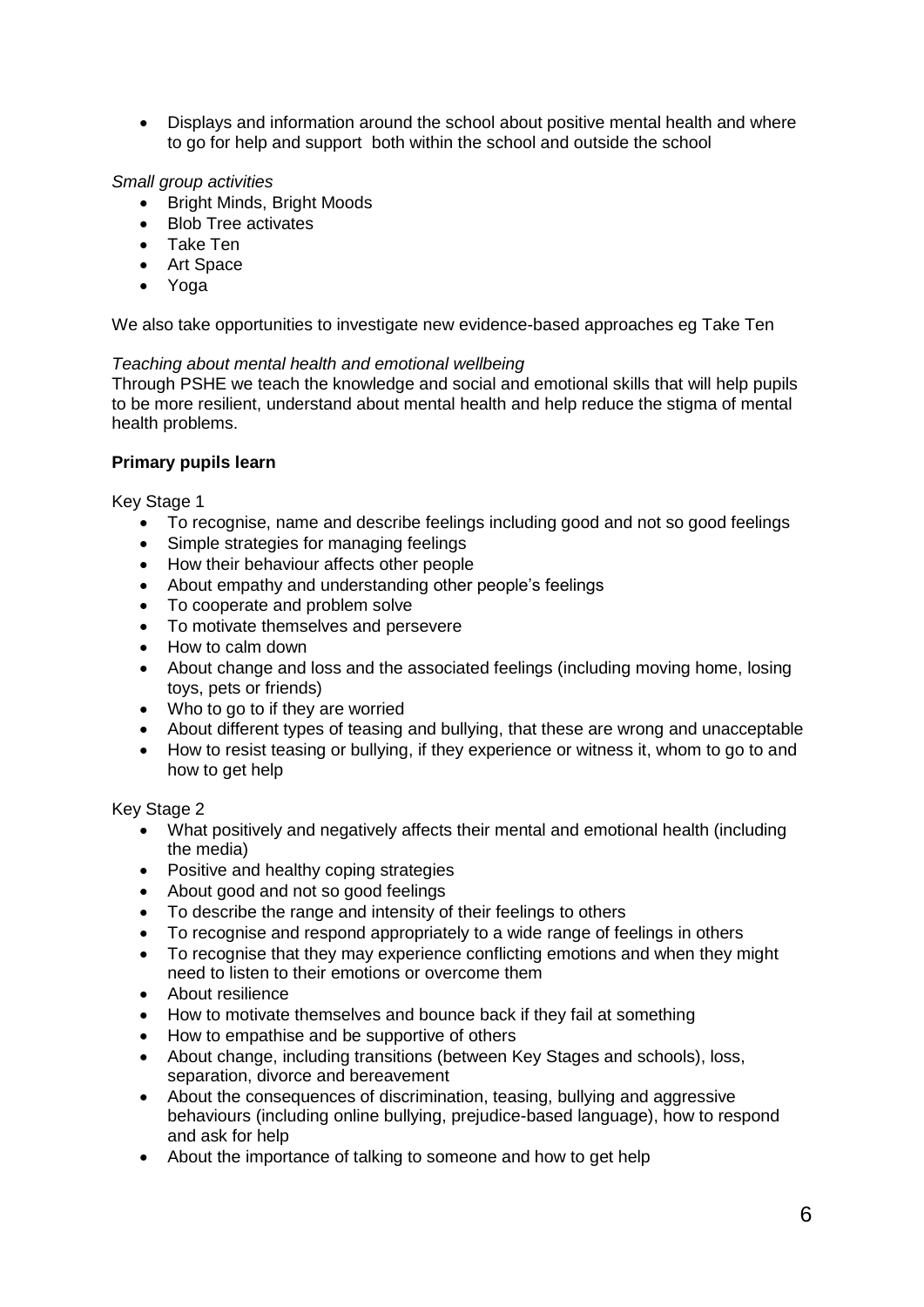We also have a 10 week wellbeing programme for Year 5, delivered by our Educational Psychologist and Pastoral Care Leader called Bright Minds Bright Moods and regular circle time to help children learn personal, social and emotional, communication and problem solving skills

# **9. Identifying, referring and supporting pupils with mental health needs**

#### **Our approach is to:**

- Provide a safe environment to enable pupils to express themselves and be listened to
- Ensure the welfare and safety of pupils as paramount
- Identify appropriate support for pupils based on their needs
- Involve parents and carers when their child needs support
- Involve pupils in the care and support they have
- Monitor, review and evaluate the support with pupils and keep parents and carers updated

# **Early Identification**

Our identification system involves a range of processes. We aim to identify children with mental health needs as early as possible to prevent things getting worse. We do this in different ways including:

- Using PASS, SDQ, ECM file to identify individuals that might need support
- Analysing behaviour, exclusions, visits to the medical school nurse, attendance and sanctions
- Using Leuven scales to identify children in EYFS who need support
- Staff report concerns about individual pupils to the Mental Health lead
- Secure CPOMS system top log and raise concerns
- Regular parent information and health questionnaires
- Gathering information from a previous school at transfer or transition
- Parental meetings in EYFS
- Strong element of pupil voice and opportunities to talk within the school

All staff have had training on the protective and risk factors (see Appendix 1), types of mental health needs (see Appendix 2) and signs that might mean a pupil is experiencing mental health problems. Any member of staff concerned about a pupil will take this seriously and talk to the Mental Health Lead.

These signs might include:

- Isolation from friends and family and becoming socially withdrawn
- Changes in activity or mood or eating/sleeping habits
- Lowering academic achievement
- Talking or joking about self-harm or suicide
- Expressing feelings of failure, uselessness or loss of hope
- Secretive behaviour
- An increase in lateness or absenteeism
- Not wanting to do PE or get changed for PE
- Wearing long sleeves in hot weather
- Drugs or alcohol misuse
- Physical signs of harm that are repeated or appear non-accidental
- Repeated physical pain or nausea with no evident cause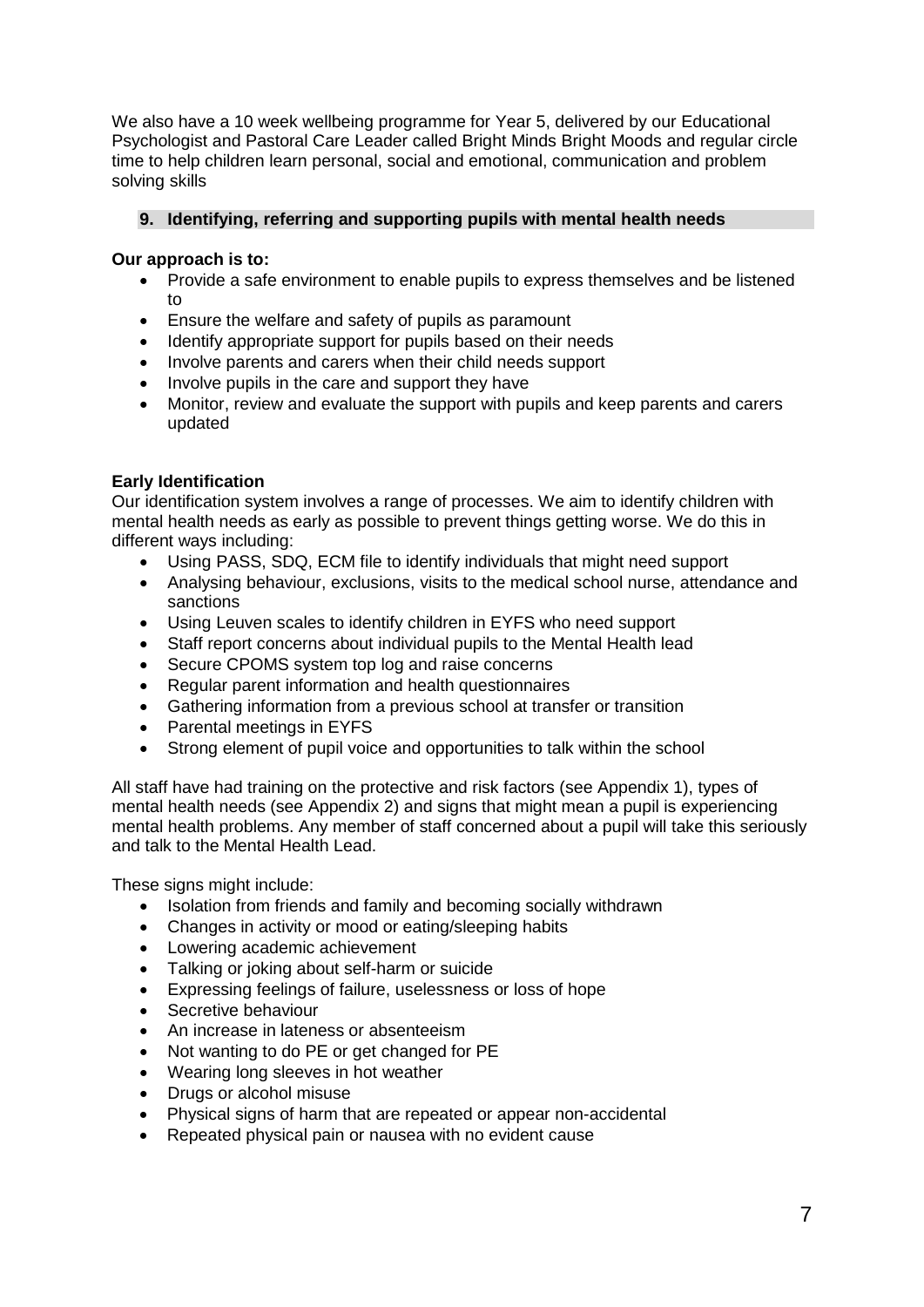Staff are aware that mental health needs such as anxiety might appear as non compliant, disruptive or aggressive behaviour which could include problems with attention or hyperactivity. This may be related to home problems, difficulties with learning, peer relationships or development.

If there is a concern that a pupil is in danger of immediate harm then the school's child protection procedures are followed. If there is a medical emergency then the school's procedures for medical emergencies are followed.

# **Disclosures by pupils and confidentiality**

We recognise how important it is that staff are calm, supportive and non-judgemental to pupils who disclose a concern about themselves or a friend. The emotional and physical safety of pupils is paramount and staff listen rather than advice. Staff are clear to pupils that the concern will be shared with the Mental Health Lead and recorded in order to provide appropriate support to the pupil.

All disclosures are recorded and held on the pupil's confidential file, including date, name of pupil and member of staff to whom they disclosed, summary of the disclosure and next steps.

# **Assessment, Interventions and Support**

All concerns are reported to the Mental Health Lead and recorded. We then implement our assessment system which is based on levels of need to ensure that pupils get the support they need, either from within the school or from an external specialist service. Our aim is to put in place interventions as early as possible to prevent problems escalating.

| <b>Need</b>                                                                                                             | Evidence-based                                                                                                                                                                                                                                                                                                                                                                                                                                                                                                       | <b>Monitoring</b>                                                                                                                                                                                                                                                                                                                                                                                          |
|-------------------------------------------------------------------------------------------------------------------------|----------------------------------------------------------------------------------------------------------------------------------------------------------------------------------------------------------------------------------------------------------------------------------------------------------------------------------------------------------------------------------------------------------------------------------------------------------------------------------------------------------------------|------------------------------------------------------------------------------------------------------------------------------------------------------------------------------------------------------------------------------------------------------------------------------------------------------------------------------------------------------------------------------------------------------------|
| The level of need is based<br>on discussions at the<br>regular Inclusion<br>meetings/panel with key<br>members of staff | <b>Intervention and Support-</b><br>the kinds of intervention and<br>support provided will be<br>decided in consultation with<br>key members of staff, parents<br>and pupils<br>For example                                                                                                                                                                                                                                                                                                                          |                                                                                                                                                                                                                                                                                                                                                                                                            |
| Highest need                                                                                                            | CAMHS-assessment, 1:1 or<br>family support or treatment,<br>consultation with school staff<br>and other agencies<br><b>Pastoral Care Leader</b><br>support-1:1 support<br>External agency support such<br>as CAMHS that provides 1:1<br>support and group work<br>Other interventions eg art<br>therapy<br>If the school, professionals<br>and/or parents conclude that<br>a statutory education, health<br>and care assessment is<br>required, we refer to the<br>SEND policy and SEN School<br>Information Report. | All pupils needing<br>targeted individualised<br>support will have an<br>individual My Plan drawn<br>up setting out<br>The needs of the<br>pupils<br>How the pupil will<br>be supported<br>Actions to provide<br>$\bullet$<br>that support<br>Any special<br>requirements<br>Pupils and parents/carers<br>will be involved in the<br>plan.<br>The plan and<br>interventions are<br>monitored, reviewed and |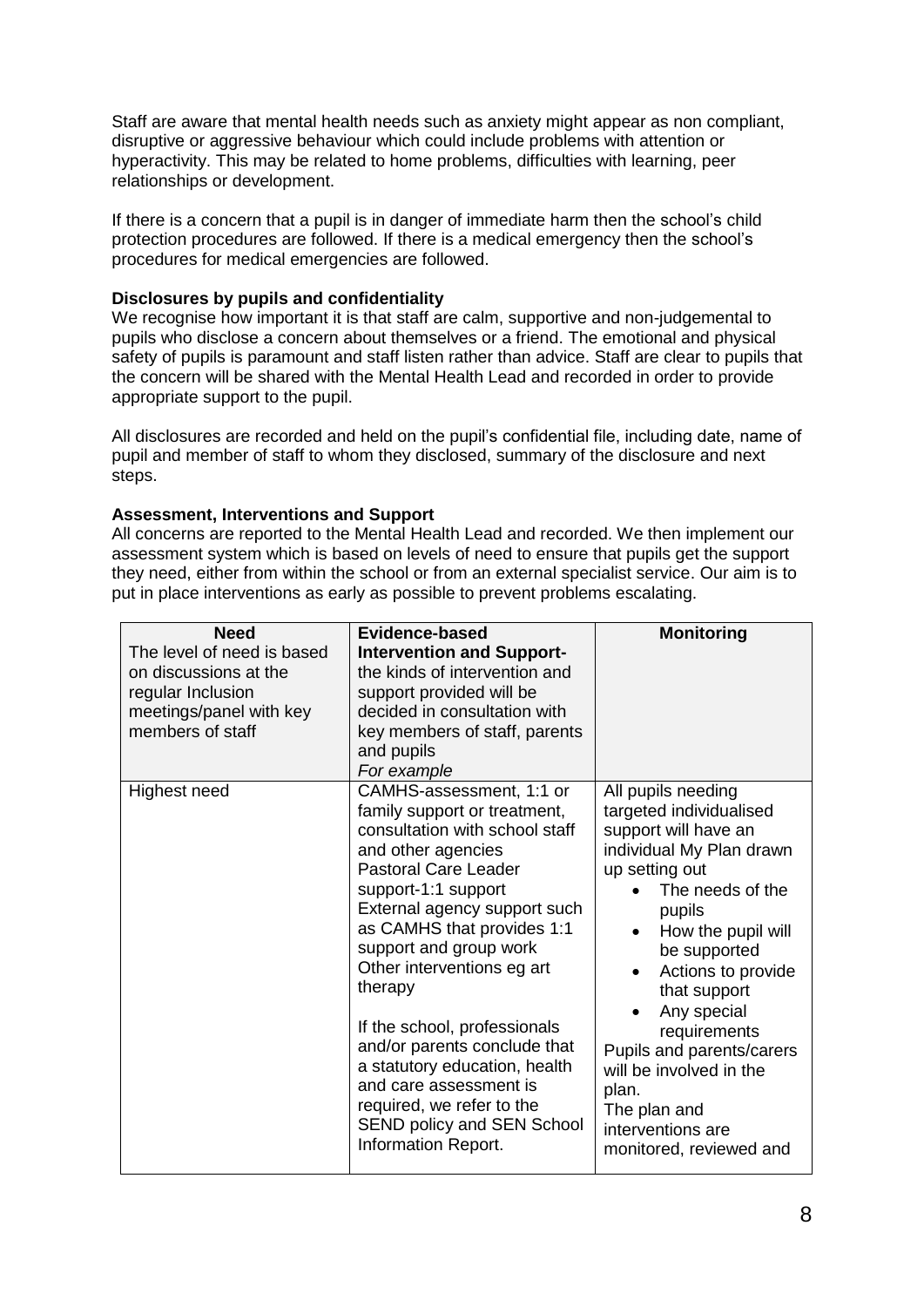| Some need | Access to in school nurture<br>group, family support worker,<br>school nurse, art therapy,<br>educational psychologist, 1:1<br>intervention, small group<br>intervention, skills for<br>life/wellbeing programmes,<br>circle of friends | evaluated to assess the<br>impact eg through a pre<br>and post SDQ and if<br>needed a different kind of<br>support can be provided.<br>A My Plan is overseen by<br>the Mental Health Lead |
|-----------|-----------------------------------------------------------------------------------------------------------------------------------------------------------------------------------------------------------------------------------------|-------------------------------------------------------------------------------------------------------------------------------------------------------------------------------------------|
| Low need  | General support<br>Eg school nurse drop in, class teacher/TA, form tutor                                                                                                                                                                |                                                                                                                                                                                           |

Pupils are informed that the mental health lead is available when a pupil is dissatisfied with the level of care and support.

#### **Support for friends**

We recognise that when a pupil is experiencing mental health problems it can be challenging for their friends, who often want to help them but are not sure the best thing to do and can also be emotionally affected. In the case of eating disorders and self harm, it is possible that friends may learn unhealthy coping strategies from each other, and we will consider on a case by case basis what support might be appropriate including one to one and group support.

We will involve the pupil who is suffering and their parents and consider what is helpful for friends to know and what they should not be told, how they can best support, things they should avoid doing/saying which may inadvertently cause upset and warning signs that their friend needs help

We will also make information available about where and how to access information and support for themselves and healthy ways of coping with the difficult emotions they may be feeling.

#### **Support for pupils after inpatient treatment**

We recognise that some pupils will need ongoing support and the Mental Health Lead will meet with pupils on a regular basis. We are careful not to "label" pupils.

We have a duty of care to support pupils and will seek advice from medical staff and mental health professionals on the best way to support pupils. We will carry out a risk assessment and produce a care plan to support pupils to re-integrate successfully back to school.

When a child leaves an inpatient provision and is transitioning back to school we discuss what needs to happen so the transition is smooth and positive

#### **10. Working with specialist services to get swift access to the right specialist support and treatment**

In some case a pupil's mental health needs require support from a specialist service. These might include anxiety, depression, self-harm and eating disorders.

We have access to a range of specialist services and during the support will have regular contact with the service to review the support and consider next steps, as part of monitoring the pupils' My Plan.

School referrals to a specialist service will be made by the Mental Health Lead following the assessment process and in consultation with the pupil and his/her parents and carers.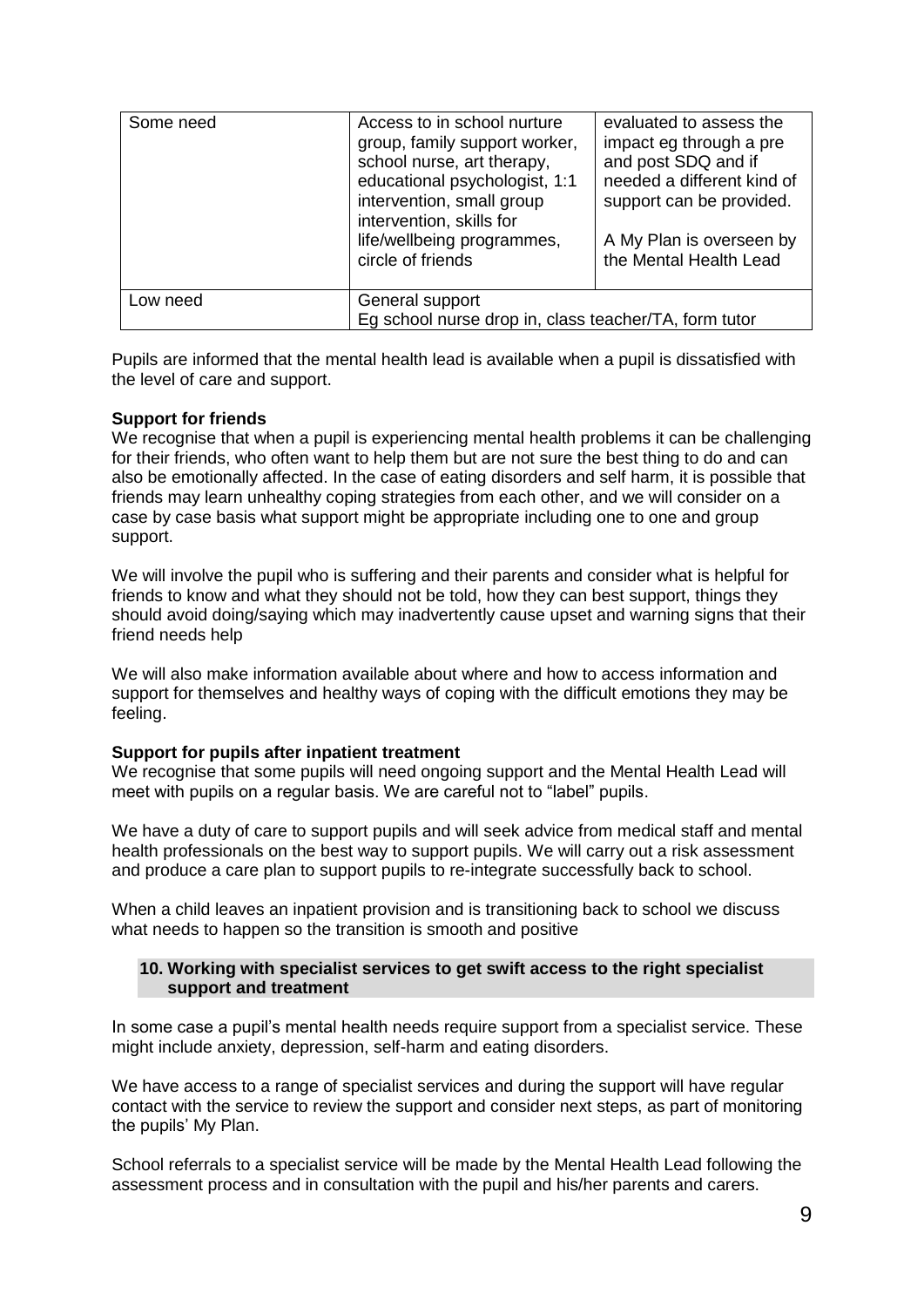Referrals will only go ahead with the consent of the pupil and parent/carer and when it is the most appropriate support for the pupil's specific needs.

| <b>Specialist Service</b>                             | <b>Referral process</b>                      |
|-------------------------------------------------------|----------------------------------------------|
| Child and Adolescent Mental Health<br>Service (CAMHS) | Accessed through school, GP or self-referral |
| <b>School Counsellor</b>                              | Accessed through the Mental Health Lead      |
| Robson House (Behaviour Support)                      | Accessed through the Mental Health Lead      |
| <b>Educational Psychologist</b>                       | Accessed through the Mental Health Lead      |

# **SEND and mental health**

Persistent mental health problems may lead to pupils having significantly greater difficulty in learning, than the majority of those of the same age. In some cases the child may benefit from being identified as having a special educational need (SEN)

#### **11. Involving parents and carers**

#### *Promoting mental health*

We recognise the important role parents and carers have in promoting and supporting the mental health and wellbeing of their children, and in particular supporting their children with mental health needs.

On first entry to the school, our parent's meeting includes a discussion on the importance of positive mental health for learning. We ask parents to inform us of any mental health needs their child has and any issues that they think might have an impact on their child's mental health and wellbeing, based on a list of risk factors pertaining to the child or family (see appendix 1). It is very helpful if parents and carers can share information with the school so that we can better support their child.

To support parents and carers:

- We organise a range of activities such as workshops on protective and risk factors, mindfulness, yoga and our CAMHS link and school nurse offer parent sessions
- We provide information and websites on mental health issues and local wellbeing and parenting programmes and have produced leaflets for parents on mental health and resilience, which can be accessed on the school website. The information includes who parents can talk to if they have concerns about their own child or a friend of their child and where parents can access support for themselves
- We include the mental health topics that are taught in the PSHE curriculum, on the school website

#### *Supporting parents and carers with children with mental health needs*

We are aware that parents and carers react in different ways to knowing their child has a mental health problem and we will be sensitive and supportive. We also help to reassure by explaining that mental health problems are common, that the school has experience of working with similar issues and that help and advice are available.

When a concern has been raised the school will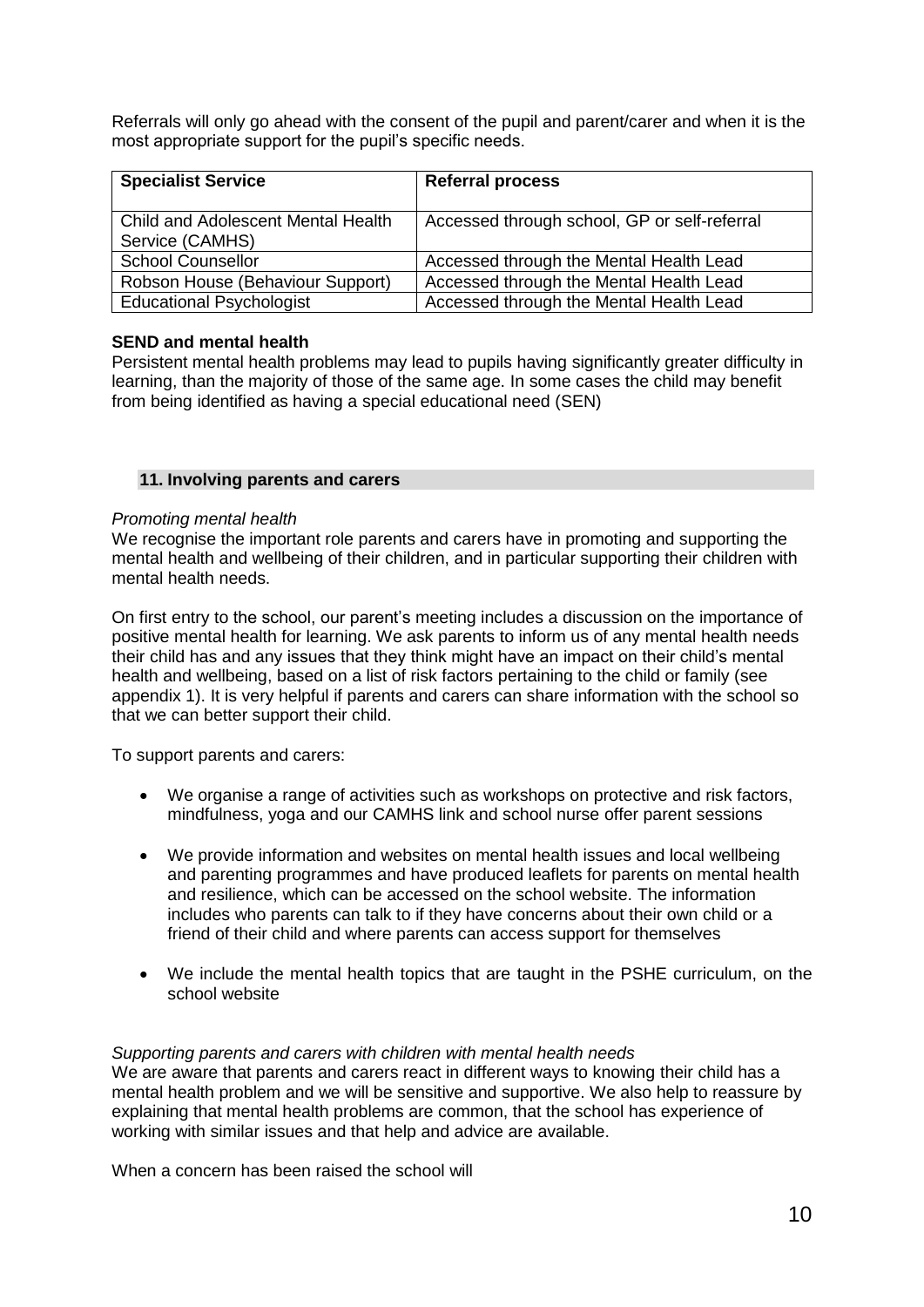Contact parents and carers and meet with them

*In most case parents and carers will be involved in their children's interventions, although there may be circumstances when this may not happen, such as child protection issues.* 

- Offer information to take away and places to seek further information
- Be available for follow up calls
- Make a record of the meeting
- Agree an individual mental health care plan together with next steps
- Discuss how the parents and carers can support their child
- Keep parents and carers up to date and fully informed of decisions about the support and interventions

Parents and carers will always be informed if their child is at risk of danger and pupils may choose to tell their parents and carers themselves. We give pupils the option of informing their parents and carers about their mental health need for themselves or go along with them.

We make every effort to support parents and carers to access services where appropriate. Our primary concern are pupils, and in the rare event that parents and carers are not accessing services we will seek advice from the Local Authority. We also provide information for parents and carers to access support for their own mental health needs.

#### **12. Involving pupils**

Every year we train up a group of pupils as our health champions who lead on whole school campaigns on health and wellbeing

We seek pupil's views about our approach, curriculum and promoting whole school mental health activities.

We always seek feedback from pupils who have had support to help improve that support and the services they received.

#### **13. Supporting and training staff**

We want all staff to be confident in their knowledge of mental health and wellbeing and to be able to promote positive mental health and wellbeing, identify mental health needs early in pupils and know what to do and where to get help (see Appendix 3). All teaching and support staff have regular training with annual updates.

Those staff with a specific responsibility have more specialised training and where possible access to supervision from mental health professionals

Supporting and promoting the mental health and wellbeing of staff is an essential component of a healthy school and we promote opportunities to maintain a healthy work life balance and wellbeing, such as yoga, mindfulness, and physical activities. Staff also have access to Camden's counselling service.

#### **14. Monitoring and Evaluation**

The mental health and wellbeing policy is on the school website and hard copies are available to parents and carers from the school office. All mental health professionals are given a copy before they begin working with the school as well as external agencies involved in our mental health work.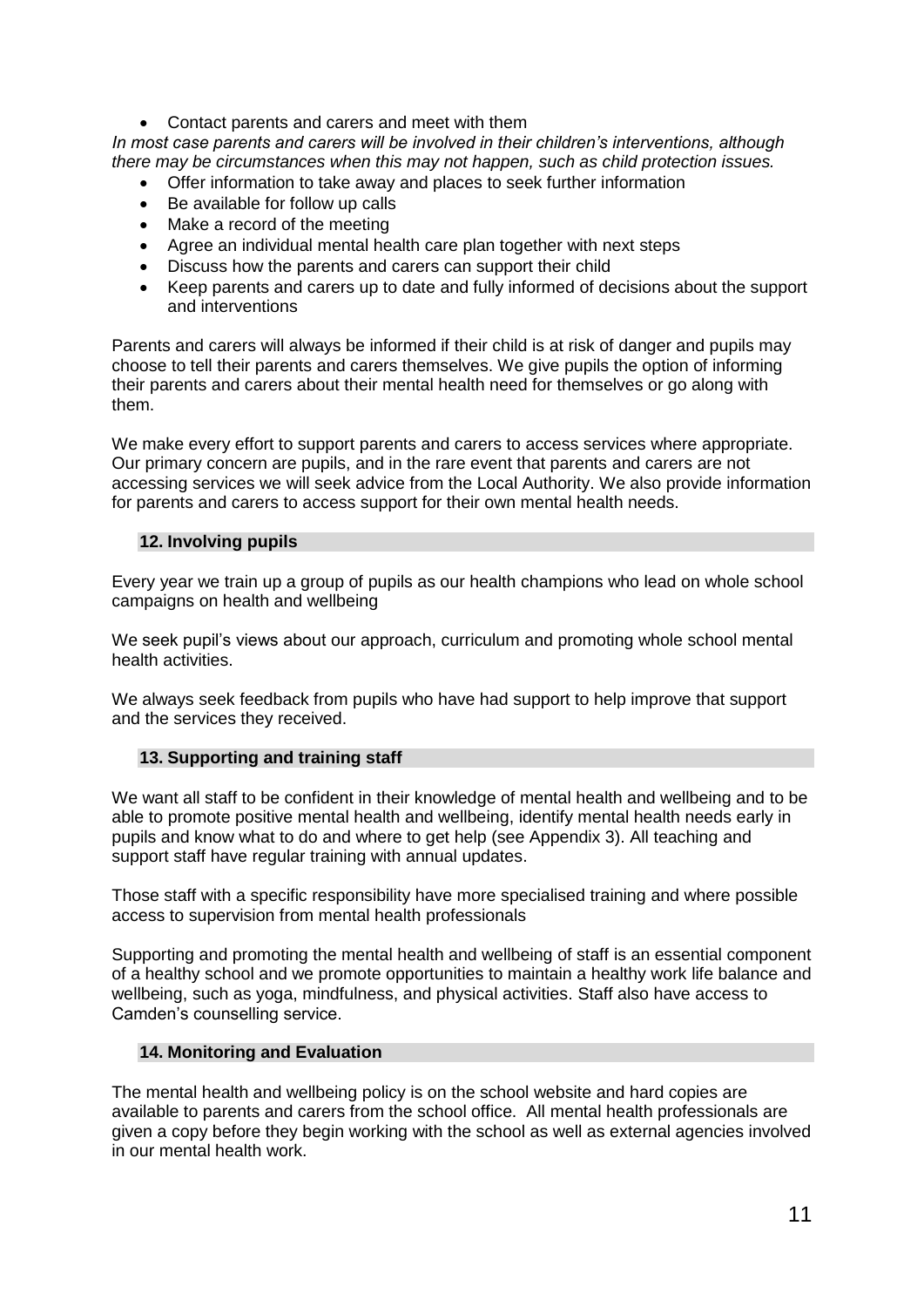The policy is monitored at an annual review meeting led by the Mental Health Lead and involves staff with a responsibility for mental health, including specialist services supporting the school and governors.

*Appendix 1 Protective and Risk factors (adapted from Mental Health and Behaviour DfE March 2016)*

| <b>Risk Factors</b> |                                                                                                                                                                                                                                                                                                                                                                                                                                                                                                                     | <b>Protective Factors</b>                                                                                                                                                                                                                                                                                                                                                                          |
|---------------------|---------------------------------------------------------------------------------------------------------------------------------------------------------------------------------------------------------------------------------------------------------------------------------------------------------------------------------------------------------------------------------------------------------------------------------------------------------------------------------------------------------------------|----------------------------------------------------------------------------------------------------------------------------------------------------------------------------------------------------------------------------------------------------------------------------------------------------------------------------------------------------------------------------------------------------|
| In the Child        | <b>Genetic influences</b><br>Specific development<br>delay<br><b>Communication difficulties</b><br><b>Physical illness</b><br>Academic failure<br>Low self-esteem<br><b>SEND</b>                                                                                                                                                                                                                                                                                                                                    | Being female (in younger<br>children)<br>Secure attachment<br>experience<br>Outgoing temperament<br>as an infant<br>Good communication<br>skills, sociability<br>Being a planner and<br>having a belief in control<br>Humour<br>Problem solving skills<br>$\bullet$<br>and a positive attitude<br><b>Experiences of success</b><br>and achievement<br>Faith or spirituality<br>Capacity to reflect |
| In the<br>Family    | Overt parental conflict<br>$\bullet$<br>including domestic violence<br>Family breakdown (including<br>where children are taken<br>into care or adopted)<br>Inconsistent or unclear<br>discipline<br>Hostile and rejecting<br>relationships<br>Failure to adapt to a child's<br>$\bullet$<br>changing needs<br>Physical, sexual, emotional<br>abuse or neglect<br>Parental psychiatric illness<br>Parental criminality,<br>alcoholism or personality<br>disorder<br>Death and loss - including<br>loss of friendship | At least one good parent-<br>$\bullet$<br>child relationship (or one<br>supportive adult)<br>Affection<br>٠<br>Clear, consistent discipline<br>$\bullet$<br>Support for education<br>Supportive long term<br>relationship or the absence<br>of severe discord                                                                                                                                      |
| In the<br>School    | <b>Bullying</b><br>$\bullet$<br>Discrimination<br>Breakdown in or lack of<br>positive friendships<br>Negative peer influences                                                                                                                                                                                                                                                                                                                                                                                       | Clear policies on behaviour<br>$\bullet$<br>and bullying<br>'Open door' policy for<br>children to raise problems                                                                                                                                                                                                                                                                                   |